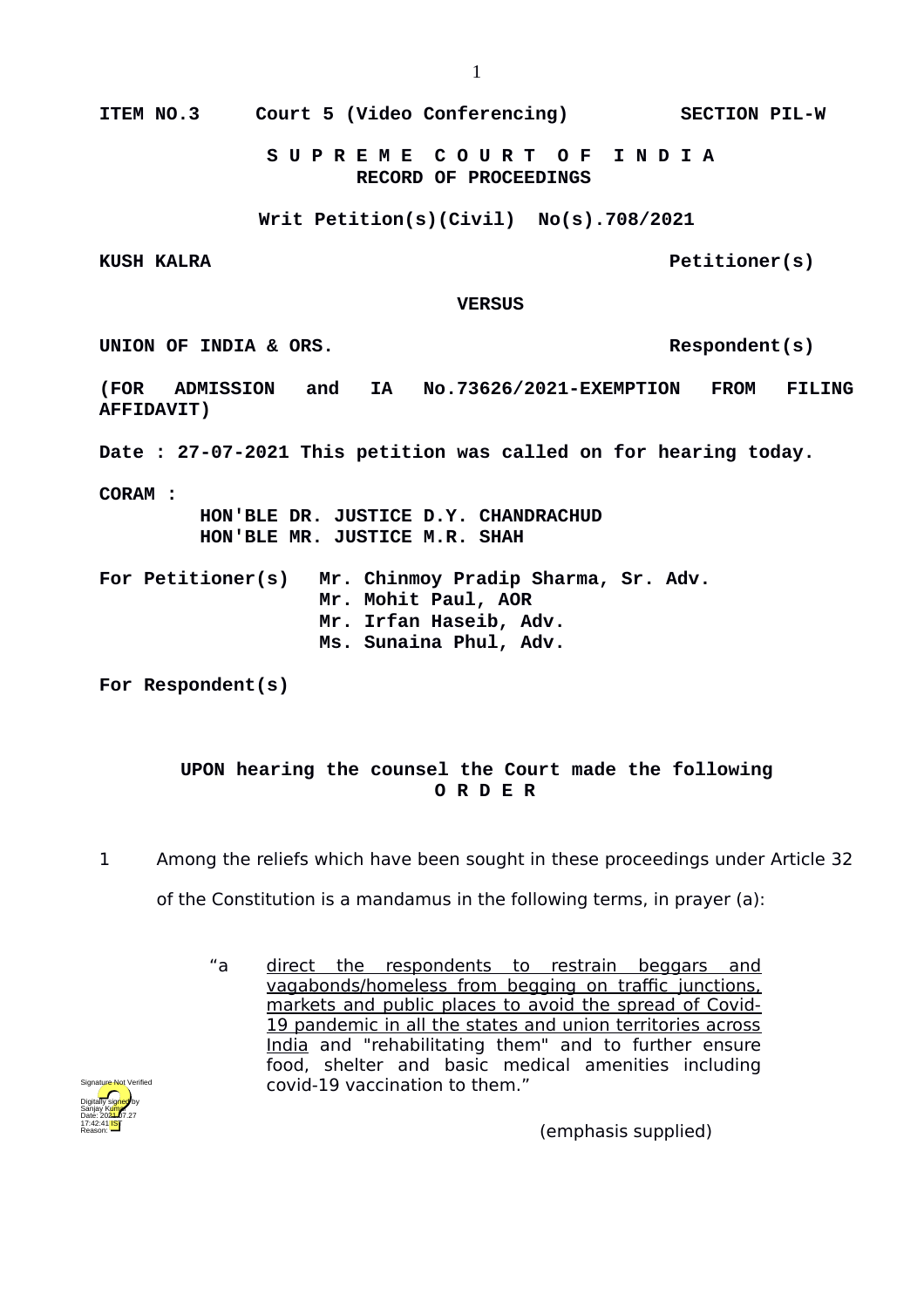- 2 The relief sought in prayer (a) indicates that the petitioner seeks a direction to the respondent to "restrain beggars and vagabonds/ homeless from begging on traffic junctions, markets and public places to avoid the spread of Covid-19 pandemic in all the States and Union Territories across India". The latter part of prayer (a) is for "rehabilitating them" so as to ensure that basic amenities including food, shelter and medical facilities including vaccination are provided.
- 3 At the outset, the Court has indicated to Mr Chinmoy Pradip Sharma, learned Senior Counsel appearing on behalf of the petitioner, with Mr Mohit Paul, learned counsel, that the prayer for a direction in the above terms cannot be countenanced. A large number of people, including children, are compelled to be on the streets to beg due to the absence of education and employment. This is a socio-economic issue and cannot be remedied by a direction of the nature that is sought in prayer (a). This is a human problem which has to be redressed by the welfare State in a manner which accords with Part III and IV of the Constitution.
- 4 Mr Chinmoy Pradip Sharma, learned Senior Counsel, has submitted to the Court that the object and purport of the petition under Article 32 is not what is conveyed by a *prima facie* reading of the first part of prayer (a) and that, as a matter of fact, the petitioner seeks appropriate directions for the rehabilitation of those who are compelled to be on the streets to eke out their livelihood by pursuing avocations such as begging. In the context of the Covid-19 pandemic, it has been submitted that there is an urgent need to ensure that the vaccination programme includes them like all other citizens.
- 5 Since the first part of prayer (a) is not pressed before this Court, we are inclined to issue notice. However, the petitioner shall amend prayer (a) so as to bring in conformity with the above position and the submissions which have been urged